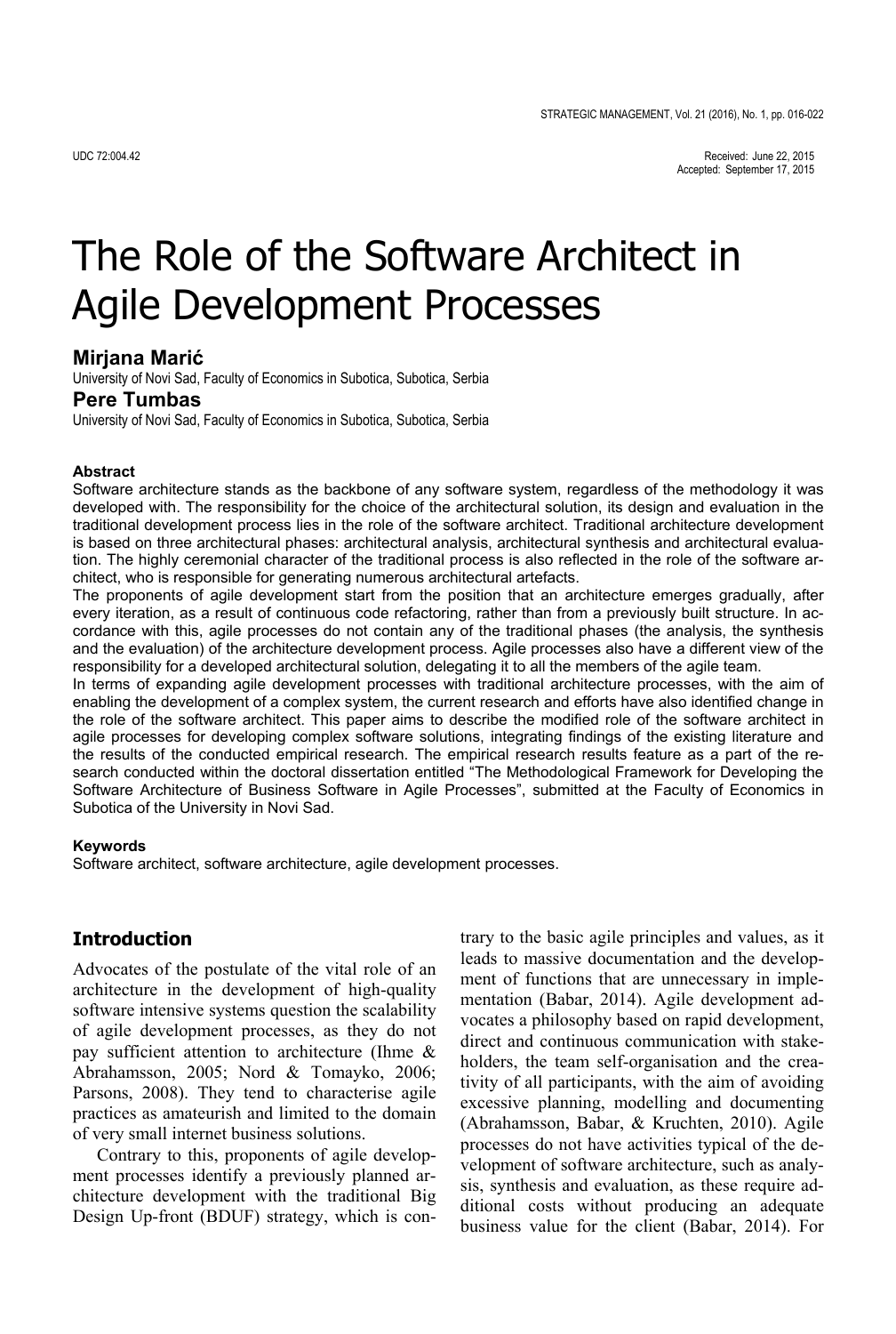this reason, they are focussed on developing software functionalities, regarding an architecture as a by-product of the development process itself. They consider the concept of metaphor and the refactoring technique as an adequate substitute for the traditional process of an architecture development. According to them, an architecture emerges gradually, after each iteration, as a result of continuous modifications of the program code (an emergent architecture) rather than from a previously built structure (Beck, 2004;Thapparambil, 2005; Babar, 2014). Such a development strives to shorten as much as possible the initial development phase, which, according to the proclaimed agile principles, has no visible and useful results for the user.

Contemporary software intensive systems are characterised by a high level of decentralisation, heterogeneity and integration with other systems. In accordance with this, it can be said that, today, there is a new gap in the software industry between the constant growth of business software and shortcomings of agile methodologies to support its development and maintenance. The described state has in practice initiated a large amount of research over the past year, which is on the line of finding a compromise between both the rapid delivery of the functional product to the user and the development of a stable software solution (Nord & Tomayko, 2006; Parsons, 2008; Ihme & Abrahamsson, 2005; Bellomo, Ozkaya, & Nord, 2013). Such a trend can be characterised as the traditionalization of agile development processes (Matković, Tumbas, & Sakal, 2011).

Over the past few years, the scientific community has recognized that opposing development processes (traditional vs. agile) have been playing complimentary roles in the development of software and has studied the possibility of their coexistence and advantages of their integration (Nord & Tomayko, 2006;Kruchten, 2007; Ambler & Lines, 2013). Agile processes provide companies with efficiency, quality and flexibility in adopting change, but it is important for the development of complex software solutions to use some of the traditional architectural practices as well (Nord & Tomayko, 2006; Parsons, 2008; Ihme & Abrahamsson, 2005; Babar & Abrahamsson, 2008). Current research shows that the refactoring technique, as the dominant architectural practice in agile processes, can be a sufficiently successful practice, as long as high-level software architecture is good. This is the way how to avoid a high degree of refactoring, implicating high system

development costs in later development phases, as well as the erosion of an architecture, which can jeopardise the success of the entire process (Ihme & Abrahamsson, 2005; Kruchten, 2008;Stal, 2014).

Craig Larman opines that the described dichotomy between agility and an architecture is unfounded. *Along these lines, Satoshi Basaki noted,* "It *seems* that *many agile method users misunderstand* what *agile methods* are, *just ignore architecture*, and *jump* onto refactoring" as the one and *only* panacea. The cornerstone of this claim is said to be in the words of the creator of the XP agile methodology, Kent Beck, who proposes: "Architecture is just as important in XP projects as it is in any software project. Part of the architecture is captured by the system metaphor." Beck also pointed out the significance of dealing with non-functional system requirements, as well as the possibility to extend the XP process development, to the extent that depends on the project context (Abrahamsson et al., 2010).

Current research confirms the importance of finding "middle-of-the-road" between two extreme architecture development methods (Kruchten, 2007; Babar & Abrahamsson, 2008; Boehm, 2002), with a focus on finding mechanisms for bridging the gap (Nord & Tomayko, 2006; Parsons, 2008; Ihme & Abrahamsson, 2005; Lycett et al., 2003; Boehm & Taylor, 2005; Babar, 2009; Abrahamsson, Babar, & Kruchten, 2010; Babar, Ihme, & Pikkarainen, 2009).

In the context of the described research subject, the following research questions emerge:

**RQ1: What is the role of software architecture in the development of complex software solutions by agile development processes, according to current findings in the literature?** 

**RQ2: What do the results of the conducted empirical research show in terms of the role of the software architect?**

# **1. Research methodology**

The empirical research was conducted by the application of the classical variant of the Delphi technique, implying three "circles" or research iterations (Helmer & Rescher, 1959; Keeney et al., 2011).

The first iteration was the qualitative research component and the data were therefore gathered by means of semi-structured interviews. A semistructured interview consisted of a previously prepared and expert-evaluated set of questions.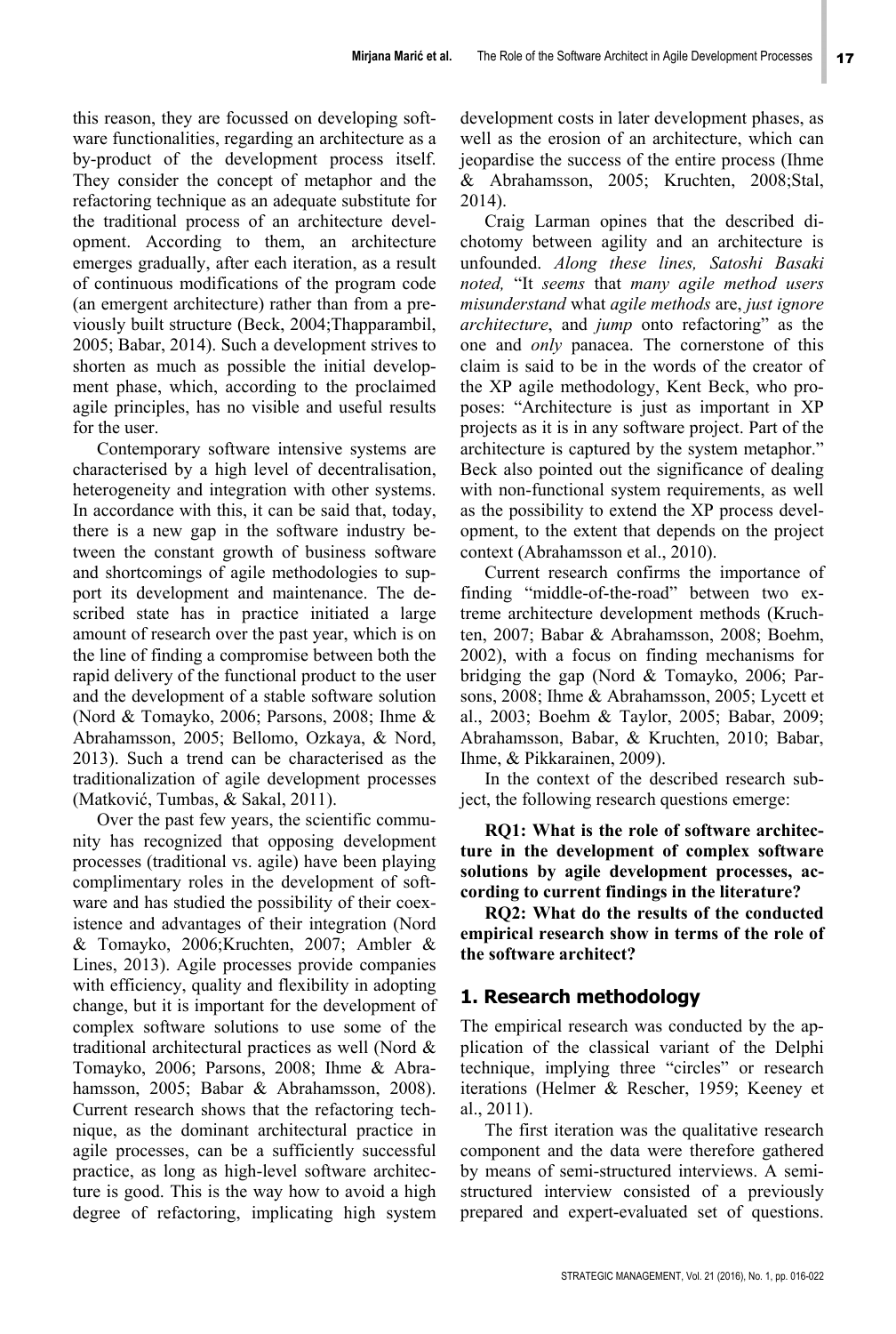The interviews were conducted face-to-face and recorded in order to obtain the greater accuracy and completeness of the gathered data. The nature of the research problem required a deliberated selection of sample units ( $n \geq 20$ ). The sample was, therefore, comprised solely of experts versed in agile development and software architecture design. The research was conducted in relevant companies in the ICT sector in Serbia. The previously transcribed data were subjected to a qualitative analysis in the NVivo software. The qualitative analysis of the data was conducted according to the recommendations of Miles and Huberman (1994).

The second iteration of the empirical research was the quantitative component. The research instrument was a questionnaire with checklists, check tables, and the Likert-formatted evaluation scale. It was made based on the results of the first iteration and the respondents received it in the electronic form (e-questionnaire). A quantitative analysis of the gathered data was performed in the SPSS software.

The third iteration of the research was also performed by the electronic dissemination of the questionnaire. The questionnaire was made based on the results obtained in the second circle of research.

The following methods were used for the quantitative analysis of the data in the second and the third circles of the research: the measures of the central tendency/location and dispersion measures – the median and the interquartile range; the arithmetical mean and the standard deviation; the coefficient of variation; Spearman's rank correlation coefficient; the *Kendall rank correlation coefficient; Kendall's coefficient of concordance (W);the Goodman-Kruskal Index of Predictive Association (for assessing the degree of stability between two consecutive Delphi iterations); kappa; the Content Validity Index; inferential statistics procedures, the chi square test; bootstrapping; a quantitative content analysis; etc.*

*The theoretical research was conducted by applying the* Systematic Literature Review Method. The Systematic Literature Review was realised according to the framework set by Kitchenham (2004): Planning the Review, Conducting the Review, Reporting the Review. The stages associated with *Planning the Review*are: 1. The identification of the need for a review; 2. The development of a review protocol. The stages associated with *Conducting the Review*are: 1. The identification of research; 2. The selection of primary studies; 3. A study quality assessment; 4. Data extraction & monitoring; 5. Data synthesis. *Reporting the Review*is a single stage phase, whose presentation was given in the Theoretical Background Section.

The defined research protocol implied a strategy for searching the primary research material. Specifically:

- The search sources were chosen the electronic databases IEEE Xplore, Science Direct, and the ACM Digital Library.
- The search keywords were defined: agile software architecture, agile methods (methodologies) and architecture, agility and architecture, software architect.
- The criteria were defined for the inclusion and exclusion of the research material – the acceptable items were peer-reviewed scientific and expert papers published in periodicals and collections of papers presented at conferences and workshops from 2000 to 2014, and all the papers were excluded from the analysis if their term of agility had no link to agile methodologies, the papers without empirical research or a proposed approach/method, and the papers based solely on experts' opinions.
- The quality of the research material was evaluated and met the defined criteria of inclusion, according to the criteria proposed by Dyba and Dingsoyr (2008),and the key data from the relevant research material were extracted and synthesised with the NVivo software, for the easier management of the key concepts, findings and conclusions contained in the publications.

The total number of hits, for each electronic basis individually, is presented in Table 1. The conducted research resulted in ten relevant papers dealing with the issue of the role of the software architect in agile development processes.

**Table 1** Search results of electronic databases

| Data sources                  | <b>Number</b><br>of hits<br>bv<br>keywords | Number of<br>papers<br>Included in<br>further<br>analysis | Number of<br>excluded<br>papers |
|-------------------------------|--------------------------------------------|-----------------------------------------------------------|---------------------------------|
| <b>IEEE Xplore</b>            | 701                                        | 43                                                        | 658                             |
| <b>Science Direct</b>         | 46                                         | 12                                                        | 34                              |
| <b>ACM Digital</b><br>library | 237                                        | 12                                                        | 225                             |
| Total                         | 984                                        |                                                           | 917                             |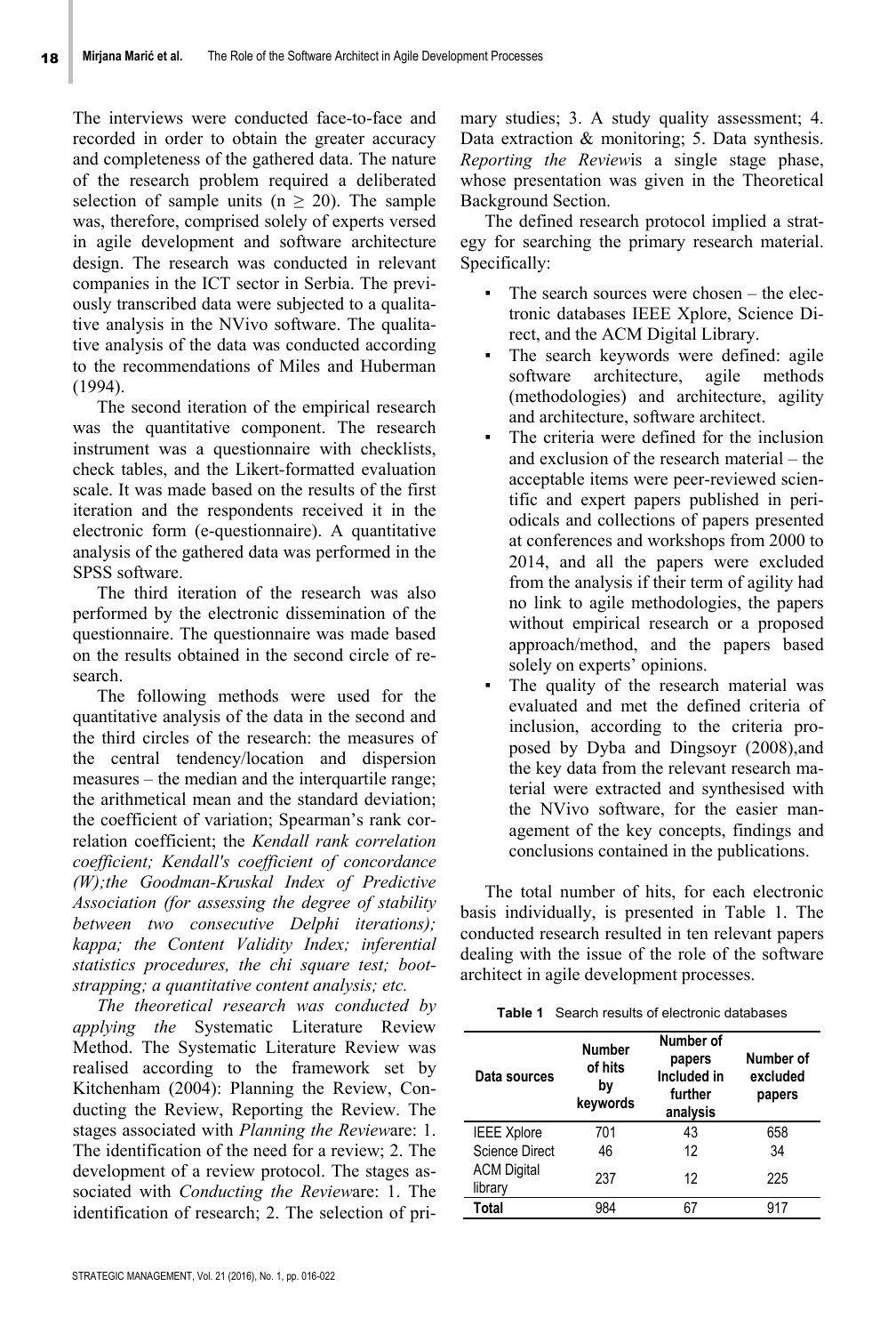# **2. Research results**

The following section of the paper describes the role of the software architect in agile processes of developing complex software solutions, by using findings from the existing literature and the results of the conducted empirical research.

The empirical research results show that a formal role is played by the software architect, who is also a very experienced programmer, in all agile times. The findings are in compliance with the opinions and proposals of (Coplien & Bjornvig, 2010). As an experienced programmer, the software architect usually joins the development team at the beginning of a project, so as to set the main part of the software (RESP.5) with programmers. In agile processes of developing complex software solutions, the role of the software architect is essentially changed in comparison with the traditional one, demanding his involvement throughout the development process. The software architect features as some kind of a mentor, advising and helping programmers during the project in resolving architectural questions and problems (RESP.11). In practice, such a condition is in accordance with opinions expressed in the literature, proposed by (Hadar & Sherman, 2012).

Faber (2010) believes that architects should provide value to clients, through meeting nonfunctional demands of the system and providing continued support to programmers during the process of implementing solutions. Agile teams are aware of this fact in practice and strive to set up an ideal situation, where architects would feature as service providers to programmers and the client. However, achieving such a role of the software architect inevitably requires "raising awareness, confidence, skills and knowledge in the domain of the problem and technology" of all team members. An identified problem in practice is a constant inflow of new people in the fact that an average engineer in a team is at the junior level (RESP.20). Raising the level of the technical knowledge of team members is best achieved by their involvement in discussions on architecture during its setup at the beginning of the project and during planning iterations. This is the way how to avoid bottlenecks of people who become specialists in architecture, whereas other team members lack both architectural knowledge and an overall picture of a solution (RESP.20).

Respondents believe that architect themselves must build (on) their system-related, technological and domain knowledge at the very beginning of the project so that they could provide continuous

assistance to programmers and stakeholders (RESP.19). For these reasons, it is essential for architects to participate in meetings with stakeholders and hear first-hand what the problems are because, on the contrary, they will never obtain full information through the documentation forwarded to them (RESP.7), and, although being technical personnel, they are still not at the level of architects, so they are unable to communicate the full 100% of all requirements (RESP.16).

Hopkins and Harcombe (2014) deem that the success of software architecture requires that software architects view the problem being solved at the beginning of the project, and do so from several different perspectives, as each business problem is different and has unique architectural aspects of its own. The respondents have a similar opinion, stating that the most important thing for an architect in resolving a problem is to understand how the target organisation operates (RESP.13). Understanding the business processes, i.e. the business case, of the target organisation is the basis for identifying architecturally significant requirements (RESP.12).

Developing complex systems requires the existence of a formal role in the team, involved in the identification of requirements (the product owner), which, on the other hand, does not mean that the software architect should not participate in their prioritisation (RESP.16), either. On the contrary, the respondents' opine that the product owner should prioritise requirements from the aspect of the user value, and the architect from the aspect of the costs, risks and technical dependencies of the solution (RESP.20). Developing an agile architecture requires generating a unified list of prioritised functional and non-functional system requirements (RESP.16).

Such an opinion of agile teams can in practice be said to be in line with Madison's (2010) view of the role of the software architect, who should set up a balance between business and architectural priorities so as to produce an agile architecture.

Blair, Watt and Cull (2010)opine that close collaboration between the software architect and the team is the key to the success of the project as a whole. In this regard, Kruchten (2013) especially points out the importance of collaboration between the architect and the business analyst (in terms of the identification and prioritisation of demands), the project manager (with respect to delivery plans, risks and costs) as well as programmers (concerning issues of the implementa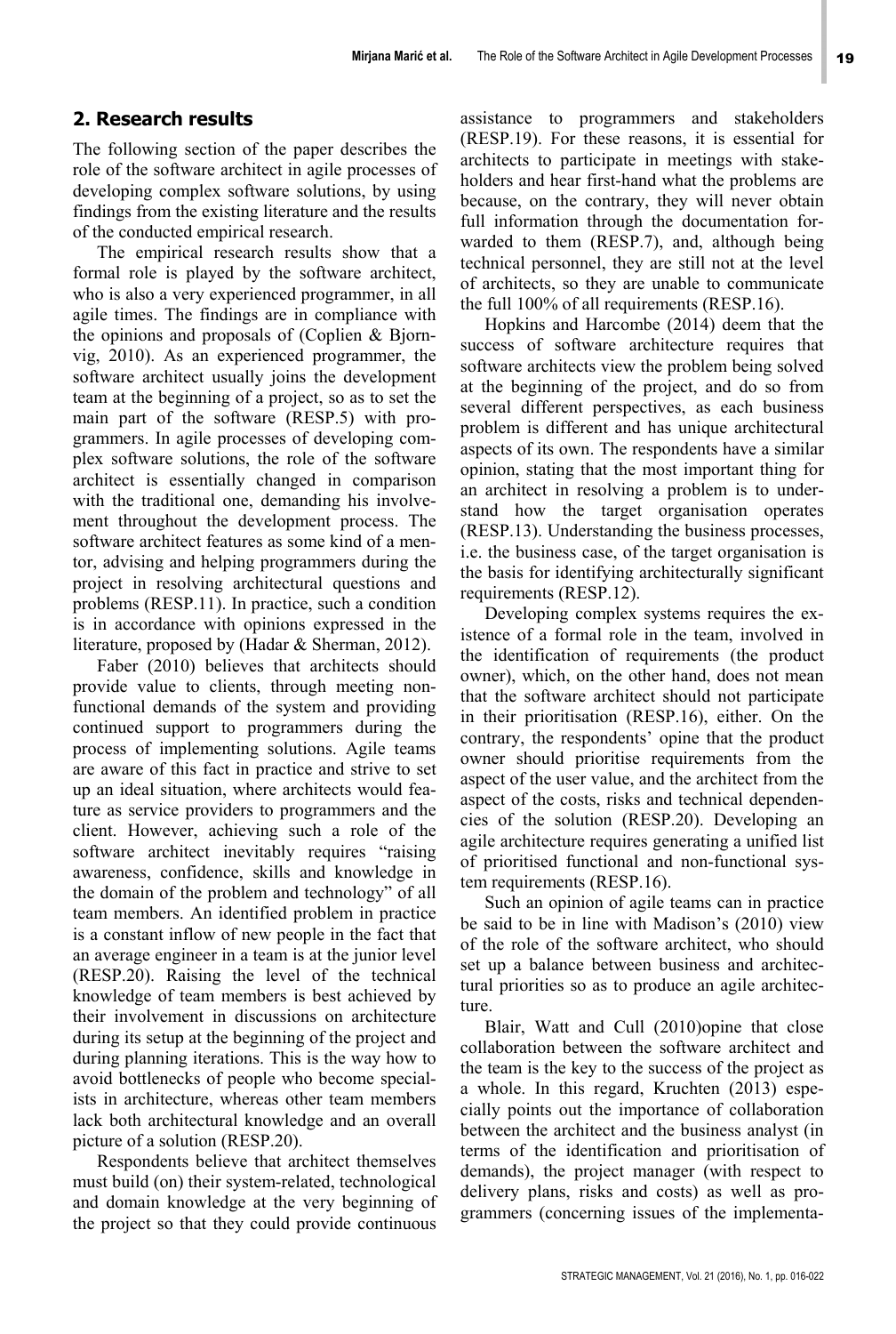tion of the limitations and evaluation of prototypes). The RESP.19 respondent links the success of an architecture to collaboration between the architect and the product owner and programmers. He also points out that should any of these roles fail, that can be disastrous for the architecture, because if the product owner does not understand well what he/she should do, a small omission in architecture by the architect may result in months of additional work. Likewise, an inadequate quality and unmotivated programmers may jeopardise the sustainability of the architectural solution (RESP.19).

Babar (2009)emphasises the importance of an interaction between the software architect and clients, with the aim of identifying requirements and their prioritisation and generating the artefact of the Software Architectural Overall Plan (SAOP). Buschmann (2012) points out the active participation of all stakeholders as the key success factor . Furthermore, the empirical research results indicate that software architects not only interact with stakeholders, but are also forced to help them identify architecturally significant requirements. The reason for this is that for the most part stakeholders do not know what they want, or, if they do know what they want, they are unable to grasp the implication of the requested requirements. What is crucial here is the role of the architect, who must recognise drastic changes in the approach and the architecture itself based on requirements, and tell the client what is feasible and what is not (RESP.10). In other words, he/she is responsible for presenting stakeholders with the value that a particular architectural solution provides to the user, as well as with entailed costs and risks (RESP.16). The responsibility for the choice of an architectural solution is rests mostly with the client (RESP.3), but in case the client insists on developing a risky solution, the software architect must make sure that he/she can always easily switch to the one that suits him/her better (RESP.1).

Empirical results show that, in an organisation with a large number of teams, the responsibility for the development of an architecture is diversified into several different architects' roles. In addition to the software architect, who works with teams on particular details of software architecture, there is also the role of the system/enterprise architect, who is responsible for the setup of the architecture of the entire product. The solution architect plays a role of an architect responsible for the implementation of an architectural solution

in the target organisation (RESP.17). Unlike Babar (2009), who links the role of the solution architect to the responsibilities focussed on managerial aspects, in practice, respondents allocate these responsibilities to the system architect, whereas the role of the solution architect is linked by respondents to the team delivering a software solution. Babar (2009)identifies the role of the implementation architect as the one referring to his/her responsibility to monitor the implementation of user narratives, provide technical mentorship to programmers and monitor whether there are negative effects of refactoring. The respondents link these responsibilities to the role of the software architect.

The research results lead to a conclusion that the owners of an architecture (the system architect, the software architect, the solution architect etc.) on a complex project must have top-notch technical knowledge and the solid knowledge of the technical domain. The responsibilities of the architecture owner are as follows:

- to identify initial architecturally significant requirements at the beginning of the project, together with the client;
- to set up (envision) the initial architectural solution for the main part of the software;
- to review the architecture continuously in terms of meeting non-functional system requirements (through the continuous integration of the code, a set of metrics and tests);
- to have good collaboration with team members, aimed at sharing ideas and resolving problems;
- to lead technical discussions with other team members;
- to instruct other team members and provide mentorship in resolving architectural problems during the implementation phase;
- to understand the existing infrastructure, standards and technical solutions of target organisations;
- to know the possibilities and limitations of as many technologies as possible;
- to follow trends in terms of possible options of an architectural solution;
- to provide the visibility of architectural requirements on the product backlog and backlog;
- to manage the technical debt from the beginning of the project;
- to make timely decisions.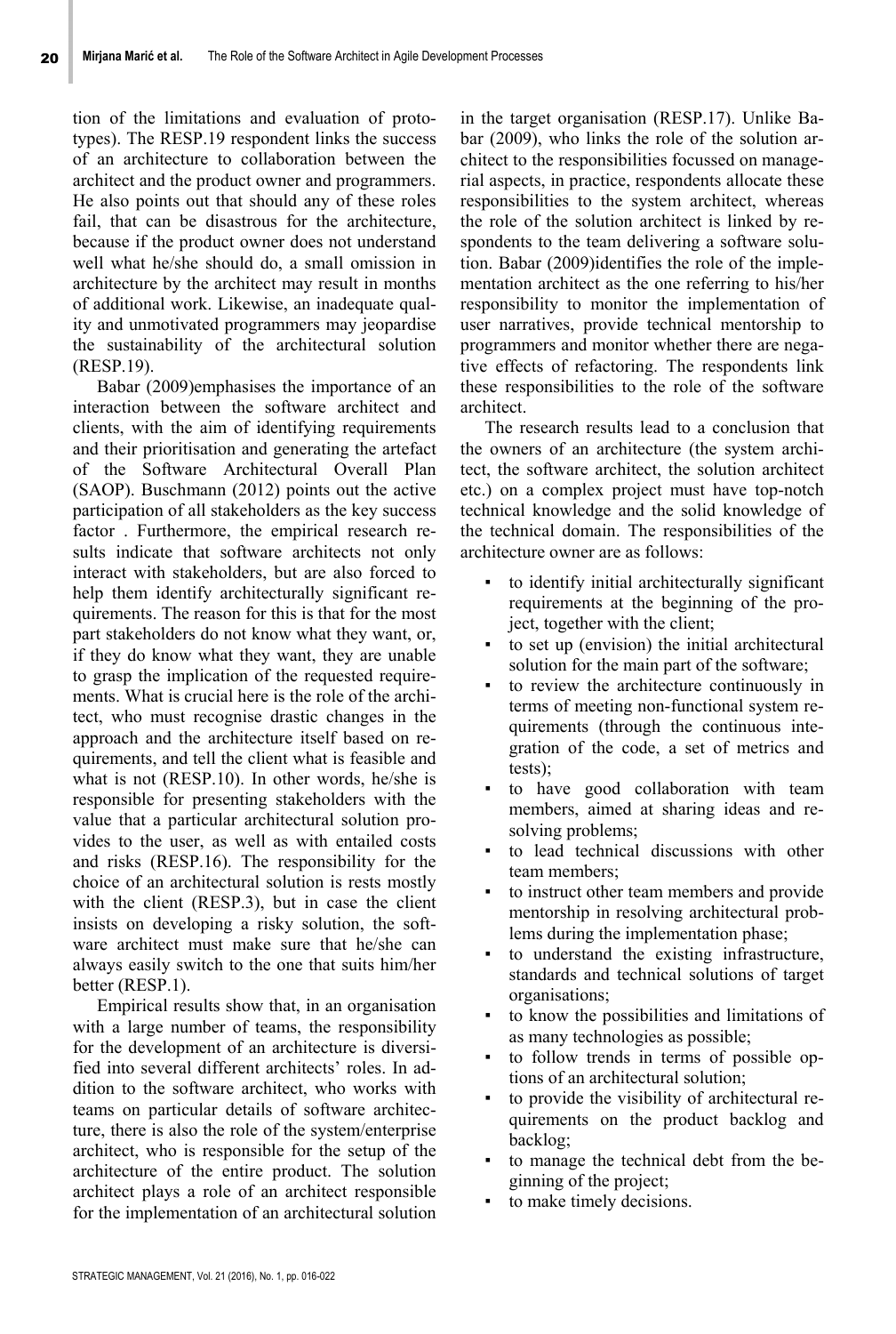Kruchten (2009) identified a set of characteristics that the software architect ought to have: he/she should be a good visionary (so as to view and set up the picture of the system globally), able to make decisions, a skilful communicator, capable of resolving architectural problems that programmers cannot resolve. In addition to this, the respondents also pointed out the significance of the architect's leadership skills in the team (RESP.8) as well as the power of abstraction (RESP.5).

# **Conclusion and research limitations**

The formal role of the software architect is unusual for agile development processes. Agile teams are cross-functional and all team members share the responsibility for an architecture. The results of the conducted empirical research, however, present a different picture. Actually, the software architect in all agile teams included in the research plays a formal role, which, however, is significantly different from the traditional one. The difference is, first of all, in the continuous involvement of the architect throughout the development process.

The empirical results show that the other team members also make a contribution on their own part in the development of software architecture by continuously communicating and closely collaborating with the software architect. The members of the agile team participate in discussions about the initial setup of the architecture, but the final decision on the higher level architecture design is up to the architects and the client. A greater responsibility of the team members is noticed in the phase of the detail design, where they are expected to independently work on a solution, with the possible mentorship of the architects in the case of problems that they themselves are unable to independently resolve. This leads to a conclusion that the detail design is the part where the software architect's role of a coordinator is recognised. As the project commissioner and the budget owner, the client very often makes the final decision when choosing an architectural solution.

In addition to the software architect, in practice, there are two more formal roles responsible for an architecture played by agile teams: the roles of the system architect and the solution architect. In most cases, the system architect also has a managerial position in the organisation and is responsible for the architecture of the whole system. In other words, the system architect takes care of the coordination of the software architect's architecture with the architecture of the entire system. Software architects are members of development teams and, for the most part, are senior programmers and team leaders, too. Solution architects are parts of the software delivery team and therefore cooperate closely with employees who carry out operative activities in the target organisation.

In practice, agile teams are aware of the fact that responsibility for the architecture should rest on the whole team rather than on architects only. However, such a method of work requires experienced individuals in the team, with top technical knowledge, which is the key challenge faced by agile teams in practice. The rapid development of the IT industry in Serbia, on the one hand, and the limited workforce market, on the other, have brought about the fact that agile teams are to a great extent comprised of inexperienced individuals. The respondents see another problem in the inadequate higher education system in Serbia. College and university curricula do not correspond to the market needs, or more specifically, there is an inadequate study of current technologies, program languages, frameworks and architectural patterns. Also, the respondents opine that universities devote an insufficient curriculum time to knowledge and skills from the domain of software architecture and agile process development. Another problem they pointed out is that not a single higher education institution in Serbia profiles students for the profession of a software architect.

The results of the systematic literature review of lead to a conclusion that no similar empirical research in the area of software architecture in agile processes has been conducted in Serbia so far. This fact is also the limitation of the completed empirical research, as the obtained results cannot be compared with the results obtained by other researchers in the territory of Serbia. SM

## **References**

- Abrahamsson, P., Babar, M. A., & Kruchten, P. (2010). Agility and Architecture: Can They Coexist? *IEEE Software, 27* (2), 16-22.
- Ambler, S. W., & Lines, M. (2013). *Disciplined agile delivery (1st ed.)*. Boston, MA: IBM Press.
- Babar, M. A. (2009). An exploratory study of architectural practices and challenges in using agile software development approaches. In *Joint working IEEE/IFIP conference on software architecture 2009 and european conference on software architecture (WICSA/ECSA)* (pp. 81-90). Cambridge, UK: IEEE.
- Babar, M. A. (2014). Making Software Architecture and Agile Approaches Work Together. In M. A. Babar, A. W. Brown, & I. Mistrik (Eds.), *Agile software architecture* (1st ed., pp. 43-76). Waltham, MA: Elsevier.